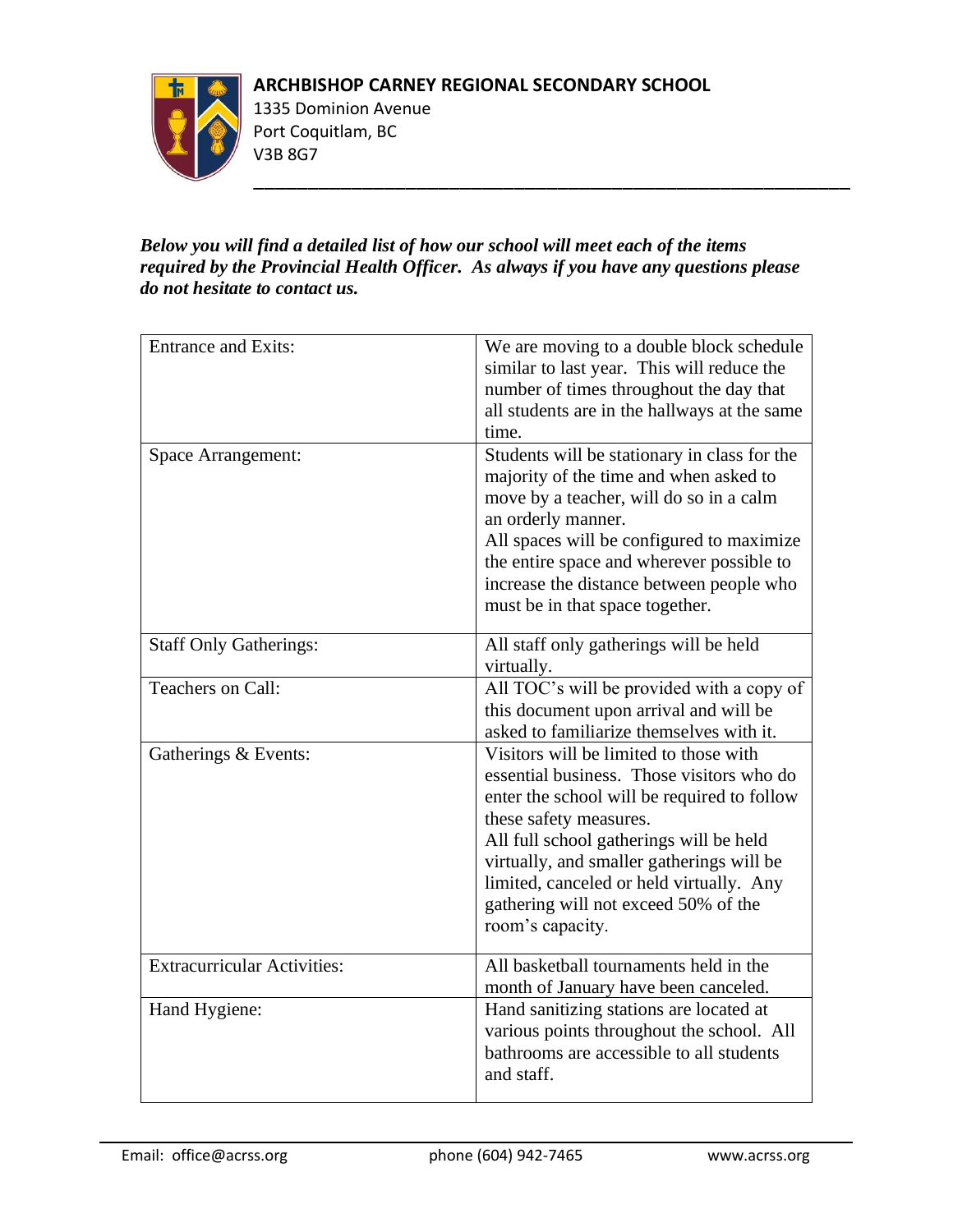| <b>Bus Transportation:</b>         | When our school buses are in use the<br>following protocols will be in place:                                                                                                                                                                                                                                                                                                       |
|------------------------------------|-------------------------------------------------------------------------------------------------------------------------------------------------------------------------------------------------------------------------------------------------------------------------------------------------------------------------------------------------------------------------------------|
|                                    | Mask wearing will be mandatory<br>Staff and students will be required to<br>sanitize their hands before boarding the<br>bus.<br>Passengers will be spread out as much as<br>possible.<br>Windows will be opened when weather<br>allows.                                                                                                                                             |
| Learning Space Configurations:     | No students will be permitted to sit face to<br>face and all spaces will be maximized.                                                                                                                                                                                                                                                                                              |
| <b>Increased Cleaning:</b>         | All spaces will be cleaned at least once<br>per day, and some will be cleaned<br>multiple times per day.<br>All classrooms will have disinfectant<br>wipes and sprays available.<br>School staff will inform maintenance staff<br>of any surface that comes into contact<br>with a person's bodily fluids and<br>maintenance staff will clean and disinfect<br>as soon as possible. |
| Ventilation and Air Exchange       | All filters used in the school are MERV<br>13 or greater.<br>All fans or portable A/C units will be<br>adjusted to point downward and will not<br>blow air directly from one person's<br>breathing zone towards another.                                                                                                                                                            |
| Daily Health Checks:               | Parents remain responsible for conducting<br>a daily health check with their children<br>before sending them to school each day.                                                                                                                                                                                                                                                    |
| <b>Stay Home When Sick:</b>        | All staff and students will be reminded to<br>stay home when sick.                                                                                                                                                                                                                                                                                                                  |
| <b>Symptoms Develop at School:</b> | Staff will continue to notify the office<br>before sending an unwell student to the<br>office. The office will then call home<br>and request that the child be picked up as<br>soon as possible.                                                                                                                                                                                    |